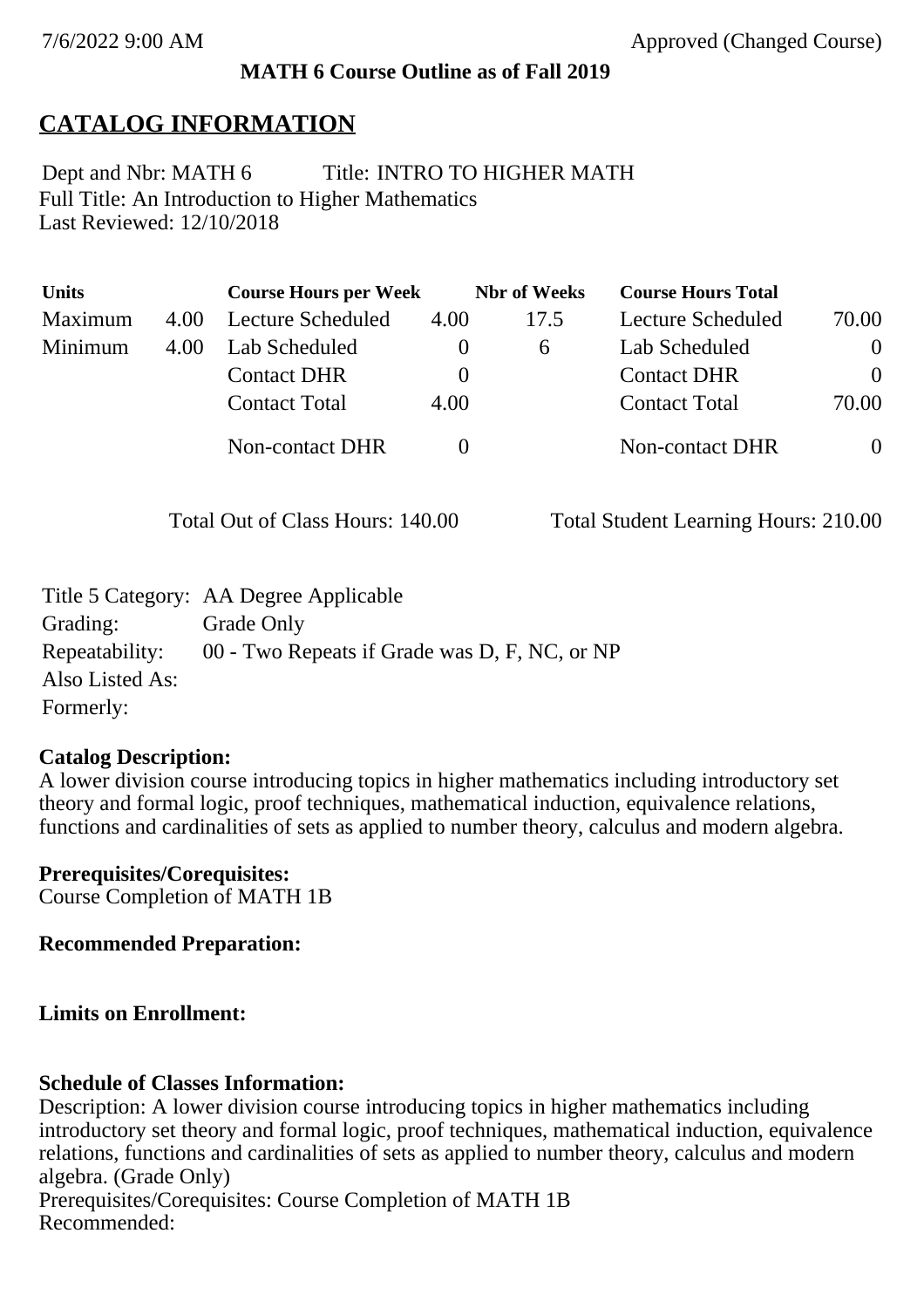# **ARTICULATION, MAJOR, and CERTIFICATION INFORMATION:**

| <b>AS Degree:</b><br><b>CSU GE:</b> | Area<br><b>Transfer Area</b> |            |               | Effective:<br>Effective: | Inactive:<br>Inactive: |
|-------------------------------------|------------------------------|------------|---------------|--------------------------|------------------------|
| IGETC:                              | <b>Transfer Area</b>         |            |               | Effective:               | Inactive:              |
| <b>CSU Transfer: Transferable</b>   |                              | Effective: | Spring $2013$ | Inactive:                |                        |
| <b>UC Transfer:</b> Transferable    |                              | Effective: | Spring $2013$ | Inactive:                |                        |

## **CID:**

### **Certificate/Major Applicable:**

[Major Applicable Course](SR_ClassCheck.aspx?CourseKey=MATH6)

## **COURSE CONTENT**

#### **Student Learning Outcomes:**

Upon completion of the course, students will be able to:

- 1. Identify valid forms of arguments using predicate logic.
- 2. Construct mathematical proofs of theorems in number theory, calculus and modern algebra.
- 3. Determine the properties of functions and relations.
- 4. Determine the cardinalities of important sets.

## **Objectives:**

Upon successful completion of the course, students will be able to:

- 1. Use set theory and logic to convey and understand mathematical concepts.
- 2. Prove and disprove mathematical conjectures.
- 3. Provide proper counterexamples.
- 4. Prove mathematical theorems using mathematical induction and strong mathematical induction.
- 5. Characterize functions as injective, surjective, bijective or otherwise.
- 6. Characterize relations in terms of the reflexive, symmetric and transitive properties.
- 7. Determine when a relation is an equivalence relation.
- 8. Characterize a set in terms of its cardinality.
- 9. Apply techniques of proofs to number theory, calculus, and topics in modern algebra.

## **Topics and Scope:**

- I. Logic
	- A. Negation, conjunction and disjunction
	- B. Logical form and equivalence
	- C. Conditional statements
	- D. Biconditional statements
	- E. Valid and invalid arguments
	- F. Predicates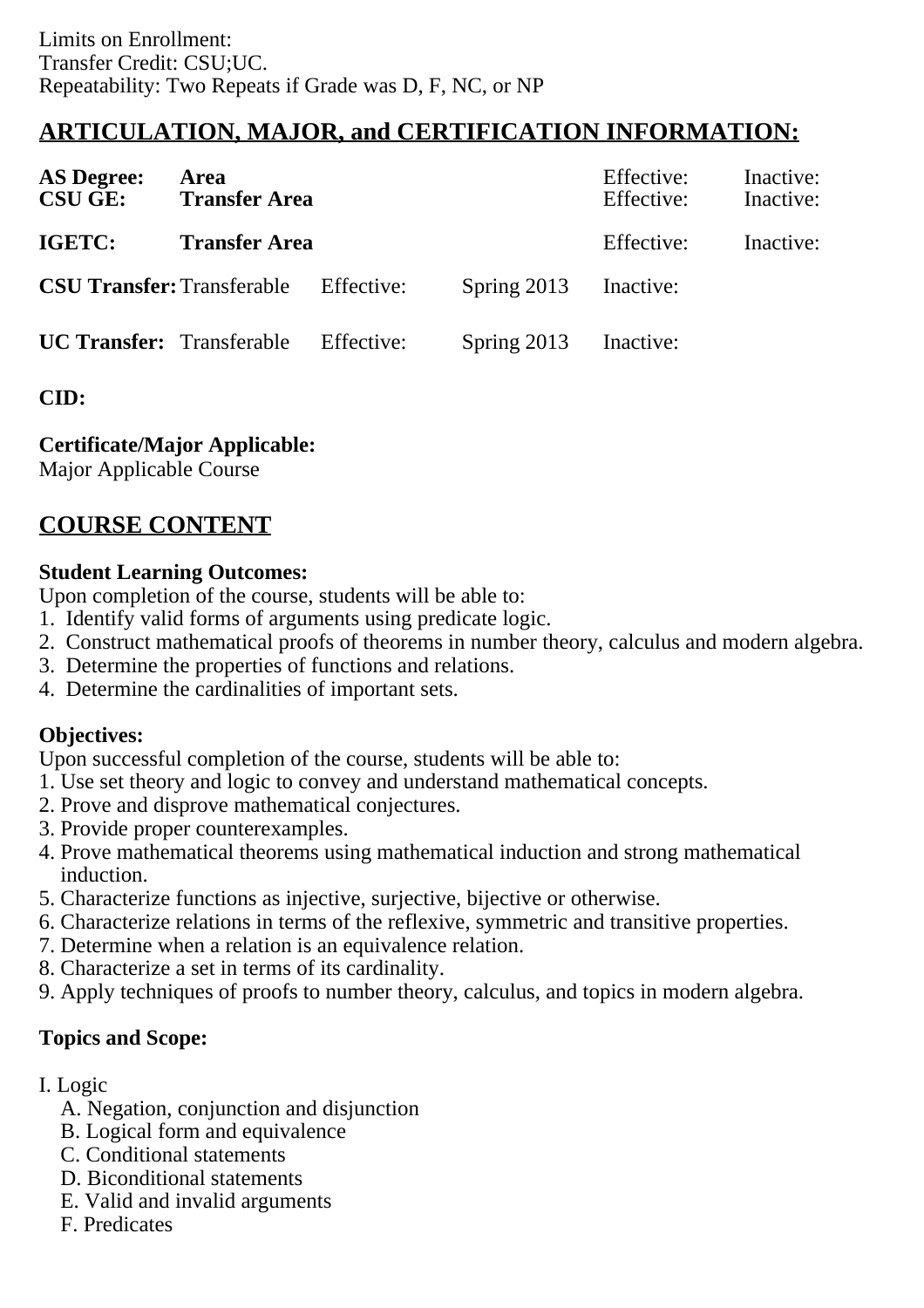- G. Quantified statements
- H. Arguments with quantified statements
- II. Set Theory
	- A. Introduction to sets
	- B. Algebra of sets
	- C. Venn diagrams and conjectures
	- D. Arbitrary unions and intersections
- III. Proofs
	- A. Trivial and vacuous proofs
	- B. Direct proofs
	- C. Indirect proofs
		- 1. Proof by contradiction
		- 2. Proof by contrapositive
	- D. Existence proofs
	- E. Counterexamples
	- F. Proofs by cases
- IV. Mathematical Induction
	- A. Introduction to mathematical induction
	- B. Proof by minimum counterexample
	- C. Strong mathematical induction
- V. Functions
	- A. Definition
	- B. Injective and surjective functions
	- C. Bijective functions
	- D. Composition of functions
	- E. Inverse functions
	- F. Permutations
- VI. Relations
	- A. Relations on sets
	- B. Properties of relations
	- C. Equivalence relations
	- D. Equivalence classes
	- E. Congruence modulo n
	- F. Integers modulo n
- VII. Cardinalities of Sets
	- A. Numerically equivalent sets
	- B. Denumerable sets
	- C. Uncountable sets
- D. Comparison of set cardinalities
- VIII. Topics in Number Theory
	- A. Divisibility properties of integers
	- B. The division algorithm
	- C. Greatest common divisors
	- D. The Euclidean algorithm
	- E. Relatively prime integers
	- F. The Fundamental Theorem of Arithmetic
	- G. Concepts involving sums of divisors

## IX. Topics in Calculus

- A. Limits of sequences
- B. Infinite series
- C. Limits of functions and fundamental properties
- D. Continuity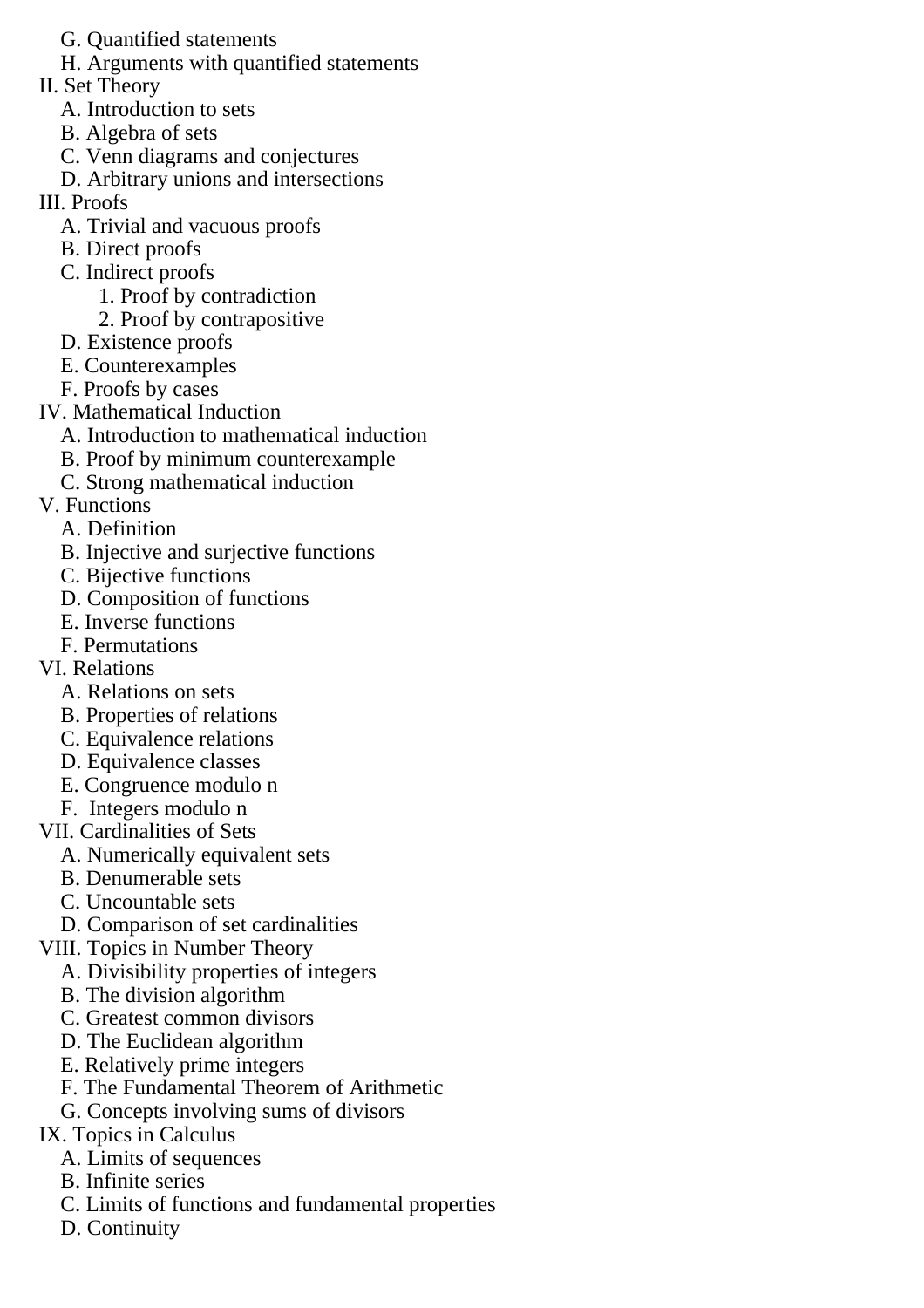#### E. Differentiability

X. Various Topics from Modern Algebra that Could Include:

- A. Binary operations
- B. Groups
- C. Rings
- D. Fields
- E. Integral domains
- F. Fundamental properties
- G. Isomorphism
- H. Homomorphisms
- I. Subgroups

## **Assignment:**

- 1. Daily reading outside of class (10-50 pages per week).
- 2. Homework assignments (15-30) consisting of problems (5-35) from required text(s) or supplementary materials chosen by the instructor.
- 3. Quizzes (0-8) and exams (2-6), including final exam.
- 4. Projects (0-3): research papers on a specific topic (5 to 10 pages) or presentations given as posters or short talks. Papers and presentations must be related to topics taught in the course.

## **Methods of Evaluation/Basis of Grade:**

**Writing:** Assessment tools that demonstrate writing skills and/or require students to select, organize and explain ideas in writing.

None, This is a degree applicable course but assessment tools based on writing are not included because problem solving assessments are more appropriate for this course.

**Problem Solving:** Assessment tools, other than exams, that demonstrate competence in computational or noncomputational problem solving skills.

Homework problems and the problem solving the problem solving the problem solving the Problem solving the Problem solving the Problem solving the Problem solving the Problem solving the Problem solving the Problem solving

**Skill Demonstrations:** All skill-based and physical demonstrations used for assessment purposes including skill performance exams.

**Exams:** All forms of formal testing, other than skill performance exams.

Quizzes; exams, including final exam: problem solving and objective questions

**Other:** Includes any assessment tools that do not logically fit into the above categories.

Writing  $0 - 0\%$ 

5 - 20%

None Skill Demonstrations<br>  $\begin{array}{c} \text{Skill Demonstructions} \\ 0 - 0\% \end{array}$  $0 - 0\%$ 

> Exams 70 - 95%